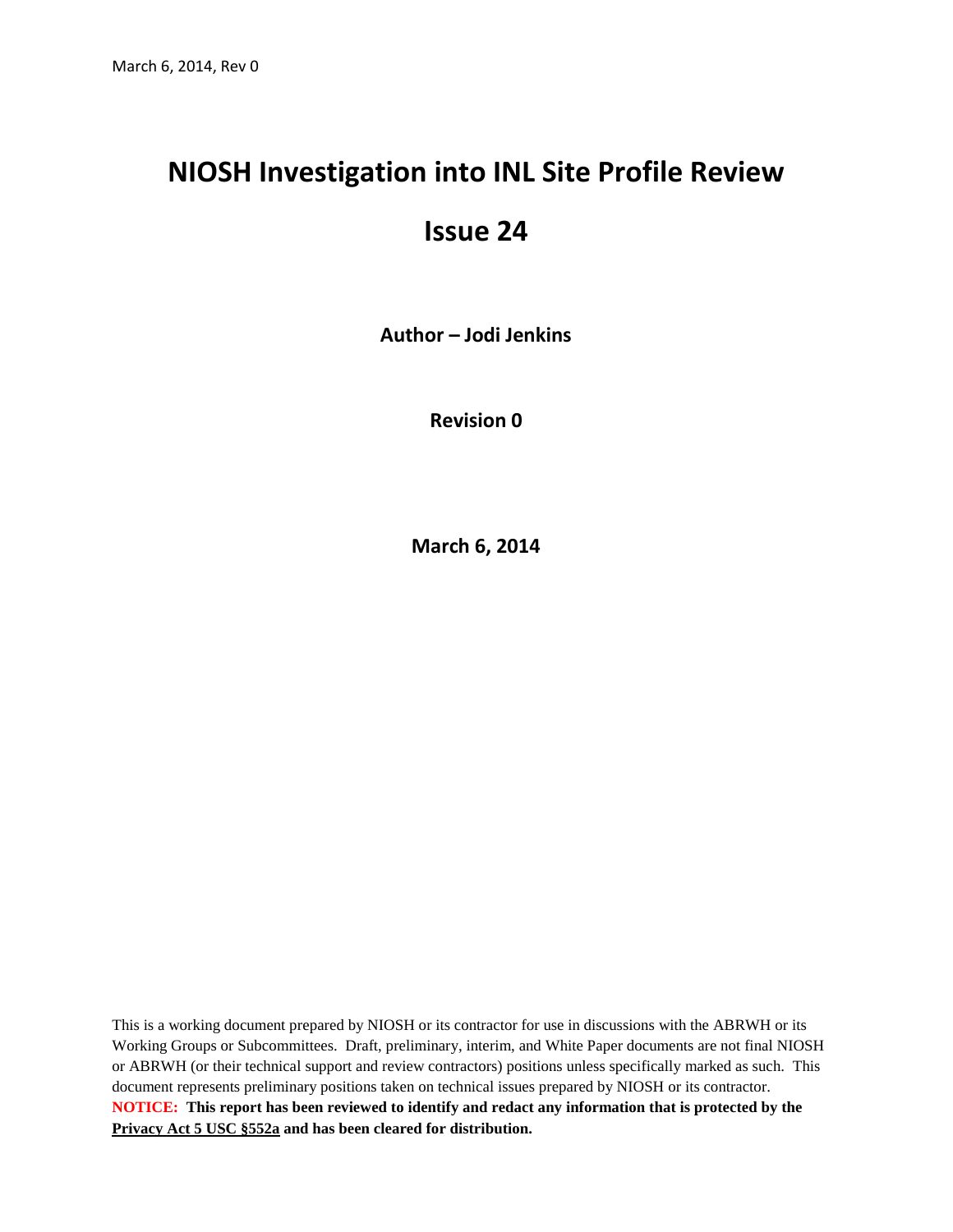## **ISSUE 24**

Issue 24 states the following actions for NIOSH/SC&A: Look at interviews appearing in SC&A's site profile review for relevant anecdotal discussions on extremity exposures. NIOSH will report how many INL/ANL-W claimants have extremity cancers.

The table below illustrates the extremity cancers for claimants at INL/ANL-W. Fifty three claimants were diagnosed with a total of 62 cancers. The total number of claims for the INL and ANL-W is 1736. Three percent of INL and ANL-W claims involve extremity cancers.

| <b>NIOSH</b>    |                                     | $ICD-9$ | <b>Illness</b>                                              | <b>Diagnosis</b> |                  | <b>Extremity</b>   |
|-----------------|-------------------------------------|---------|-------------------------------------------------------------|------------------|------------------|--------------------|
| <b>Claim ID</b> | <b>Facility</b>                     | Code    | <b>Description</b>                                          | Date             | <b>Job Title</b> | <b>Dosimetry</b>   |
| [Redacted]      | <b>Idaho National</b><br>Laboratory | 172.7   | Malignant Melanoma<br>of the left Foot,<br>Clark's Level IV | 1998             | [Redacted]       | $\mathbf N$        |
| [Redacted]      | <b>Idaho National</b><br>Laboratory | 232.6   | Cancer in situ, right<br>leg                                | 1993             | [Redacted]       | $\mathbf N$        |
| [Redacted]      | <b>Idaho National</b><br>Laboratory | 232.6   | Squamous cell<br>carcinoma, in situ,<br>right arm lesion    | 2002             | [Redacted]       | $\mathbf N$        |
| [Redacted]      | <b>Idaho National</b><br>Laboratory | 232.6   | SCC, in situ, left wrist                                    | 2002             | [Redacted]       | $\mathbf N$        |
| [Redacted]      | <b>Idaho National</b><br>Laboratory | 232.6   | SCC, in-situ, right<br>posterior forearm                    | 2000             | [Redacted]       | $\mathbf N$        |
| [Redacted]      | <b>Idaho National</b><br>Laboratory | 232.6   | SCC in situ-3rd digit<br>on left hand                       | 2001             | [Redacted]       | $\mathbf N$        |
| [Redacted]      | <b>Idaho National</b><br>Laboratory | 232.6   | SCC in-situ, left<br>hand                                   | 2004             | [Redacted]       | Y<br>1988,<br>1989 |
| [Redacted]      | <b>Idaho National</b><br>Laboratory | 232.6   | SCC in-situ, left hand                                      | 2005             | [Redacted]       | Y<br>1988,<br>1989 |
| [Redacted]      | <b>Idaho National</b><br>Laboratory | 232.6   | Squamous cell<br>carcinoma in situ left<br>elbow            | 2003             | [Redacted]       | $\mathbf N$        |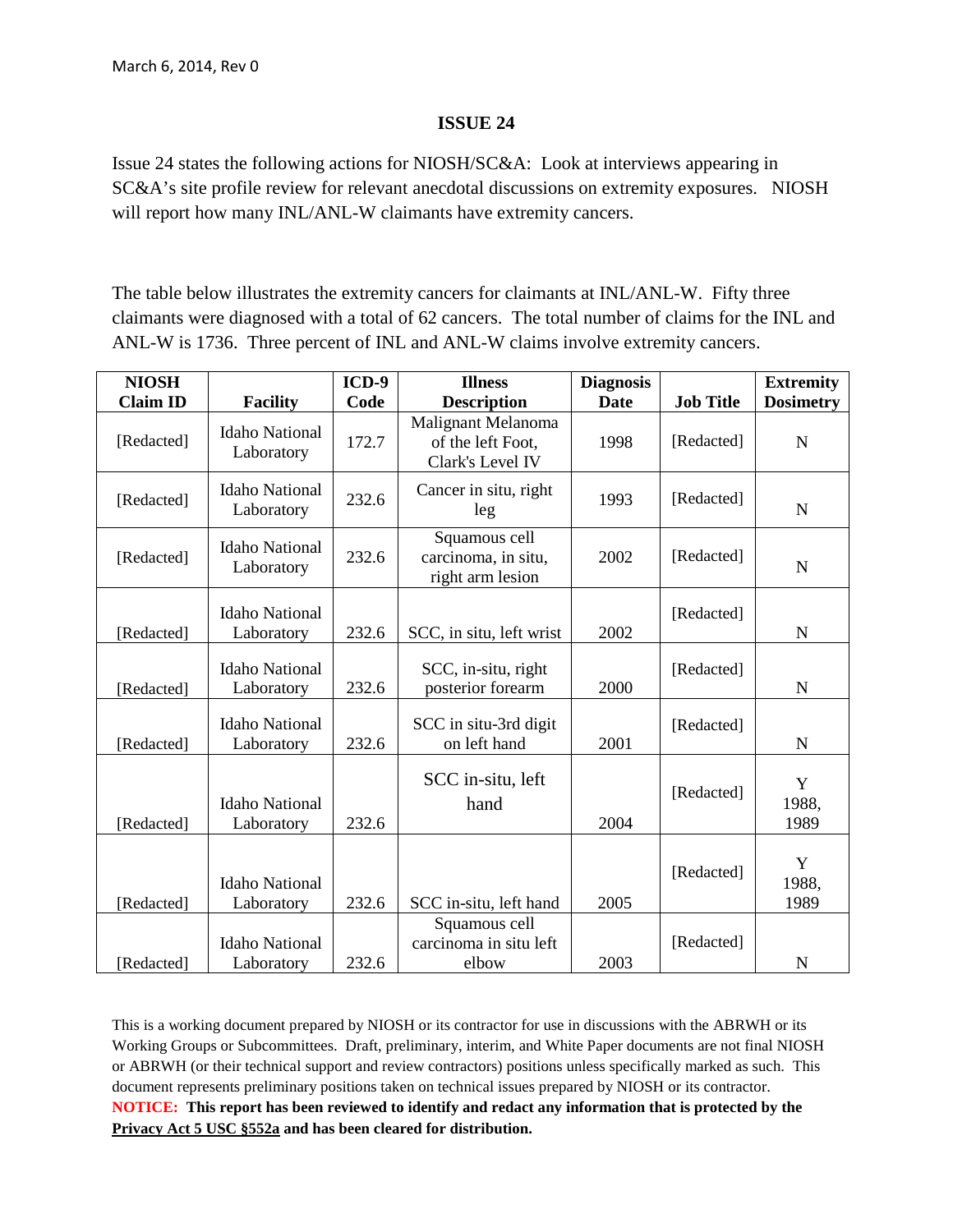| <b>NIOSH</b>    |                                     | $ICD-9$ | <b>Illness</b>          | <b>Diagnosis</b> |                  | <b>Extremity</b>         |
|-----------------|-------------------------------------|---------|-------------------------|------------------|------------------|--------------------------|
| <b>Claim ID</b> | <b>Facility</b>                     | Code    | <b>Description</b>      | <b>Date</b>      | <b>Job Title</b> | <b>Dosimetry</b>         |
|                 |                                     |         | Squamous cell           |                  |                  |                          |
|                 | <b>Idaho National</b>               |         | carcinoma in situ, left |                  | [Redacted]       |                          |
| [Redacted]      | Laboratory                          | 232.7   | leg                     | 2003             |                  | $\mathbf N$              |
|                 |                                     |         |                         |                  |                  |                          |
| [Redacted]      | <b>Idaho National</b><br>Laboratory | 232.6   | SCC in-situ, left arm   | 2001             | [Redacted]       | N                        |
|                 |                                     |         | Squamous cell           |                  |                  |                          |
|                 | <b>Idaho National</b>               |         | carcinoma, in-situ,     |                  | [Redacted]       |                          |
| [Redacted]      | Laboratory                          | 232.7   | right posterior ankle   | 2008             |                  | $\mathbf N$              |
|                 |                                     |         |                         |                  |                  |                          |
|                 | <b>Idaho National</b>               |         | Malignant melanoma,     |                  | [Redacted]       |                          |
| [Redacted]      | Laboratory                          | 172.6   | left forearm            | 2005             |                  | $\mathbf N$              |
|                 | Argonne                             |         |                         |                  |                  |                          |
|                 | National                            |         |                         |                  | [Redacted]       |                          |
|                 | Laboratory-                         |         | SCC, in-situ, left      |                  |                  |                          |
| [Redacted]      | West                                | 232.6   | forearm                 | 2011             |                  | $\mathbf N$              |
|                 | <b>Idaho National</b>               |         | Melanoma, lower left    |                  | [Redacted]       |                          |
| [Redacted]      | Laboratory                          | 232.6   | arm in situ             | 2002             |                  | $\mathbf N$              |
|                 | Argonne                             |         |                         |                  |                  |                          |
|                 | National                            |         |                         |                  |                  |                          |
|                 | Laboratory-                         |         | Malignant melanoma      |                  | [Redacted]       |                          |
| [Redacted]      | West                                | 232.7   | in situ; right calf     | 1998             |                  | N                        |
|                 |                                     |         | Squamous cell           |                  |                  |                          |
|                 | <b>Idaho National</b>               |         | carcinoma in situ,      |                  | [Redacted]       |                          |
| [Redacted]      | Laboratory                          | 232.6   | lower right arm         | 2004             |                  | ${\bf N}$                |
|                 | <b>Idaho National</b>               |         | SCC, right index        |                  |                  |                          |
| [Redacted]      | Laboratory                          | 232.6   | finger (in-situ)        | 2004             | [Redacted]       | ${\bf N}$                |
|                 |                                     |         |                         |                  |                  |                          |
|                 | <b>Idaho National</b>               |         | SCC, Bowen type,        |                  | [Redacted]       |                          |
| [Redacted]      | Laboratory                          | 232.6   | right forearm           | 2009             |                  | $\mathbf N$              |
|                 |                                     |         |                         |                  |                  |                          |
|                 | <b>Idaho National</b>               |         | SCC, skin left lower    |                  | [Redacted]       |                          |
| [Redacted]      | Laboratory                          | 232.6   | arm, in-situ            | 2005             |                  | $\mathbf N$              |
|                 |                                     |         | Lentigo malignant       |                  | [Redacted]       |                          |
| [Redacted]      | <b>Idaho National</b><br>Laboratory | 232.6   | melanoma, in-situ, left | 2007             |                  | $\mathbf Y$<br>1955-1992 |
|                 |                                     |         | forearm                 |                  |                  |                          |
|                 | <b>Idaho National</b>               |         | Malignant melanoma-     |                  | [Redacted]       |                          |
| [Redacted]      | Laboratory                          | 172.6   | left dorsal arm         | 1991             |                  | N                        |
|                 |                                     |         |                         |                  |                  |                          |
|                 | <b>Idaho National</b>               |         | SCC in situ; skin, R    |                  | [Redacted]       |                          |
| [Redacted]      | Laboratory                          | 232.6   | hand                    | 2003             |                  | ${\bf N}$                |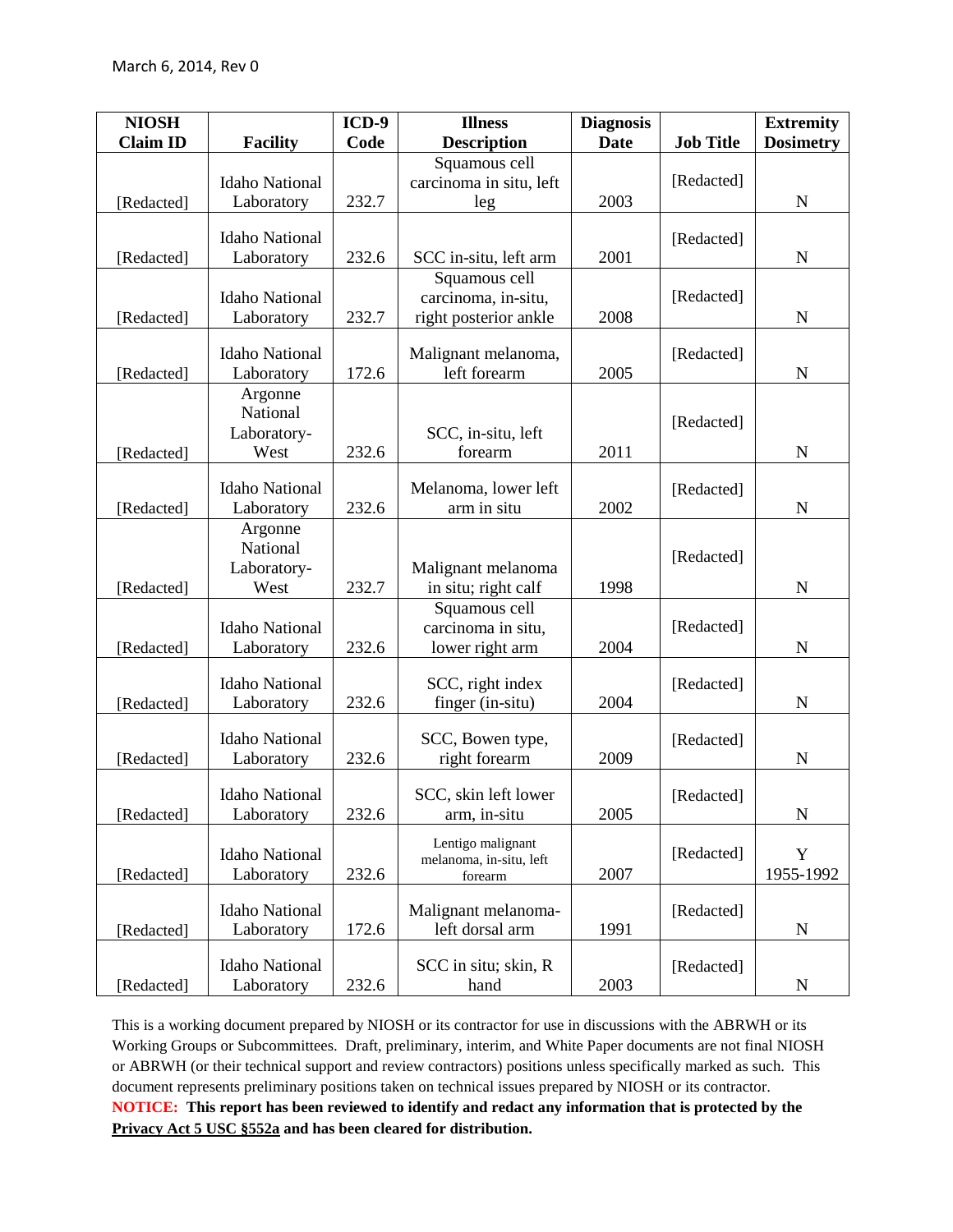| <b>NIOSH</b>    |                       | $ICD-9$ | <b>Illness</b>          | <b>Diagnosis</b> |                  | <b>Extremity</b> |
|-----------------|-----------------------|---------|-------------------------|------------------|------------------|------------------|
| <b>Claim ID</b> | <b>Facility</b>       | Code    | <b>Description</b>      | <b>Date</b>      | <b>Job Title</b> | <b>Dosimetry</b> |
|                 | <b>Idaho National</b> |         | Carcinoma in situ,      |                  | [Redacted]       |                  |
| [Redacted]      | Laboratory            | 232.6   | Skin of left arm        | 1989             |                  | $\mathbf N$      |
|                 |                       |         | SCC, in-situ, Bowen's   |                  |                  |                  |
|                 | <b>Idaho National</b> |         | type right middle       |                  | [Redacted]       |                  |
| [Redacted]      | Laboratory            | 232.6   | finger                  | 2005             |                  | N                |
|                 |                       |         |                         |                  |                  |                  |
|                 | <b>Idaho National</b> |         | Melanoma of the right   |                  | [Redacted]       |                  |
| [Redacted]      | Laboratory            | 172.7   | leg                     | 1951             |                  | $\mathbf N$      |
|                 | Argonne               |         |                         |                  |                  |                  |
|                 | National              |         | Squamous cell           |                  | [Redacted]       |                  |
|                 | Laboratory-           |         | carcinoma in situ;      |                  |                  |                  |
| [Redacted]      | West                  | 232.6   | right arm               | 2002             |                  | $\mathbf N$      |
|                 |                       |         | Squamous cell           |                  |                  |                  |
|                 | <b>Idaho National</b> |         | carcinoma in situ;      |                  | [Redacted]       |                  |
| [Redacted]      | Laboratory            | 232.6   | right arm               | 2002             |                  | N                |
|                 | <b>Idaho National</b> |         | Skin; SCC in situ,      |                  |                  |                  |
| [Redacted]      | Laboratory            | 232.6   | right forearm           | 2004             | [Redacted]       | $\mathbf N$      |
|                 |                       |         |                         |                  |                  |                  |
|                 | <b>Idaho National</b> |         | Melanoma in situ, left  |                  | [Redacted]       |                  |
| [Redacted]      | Laboratory            | 232.6   | wrist                   | 2005             |                  | $\mathbf N$      |
|                 |                       |         | Malignant melanoma      |                  |                  |                  |
|                 | <b>Idaho National</b> |         | in situ, right dorsal   |                  | [Redacted]       |                  |
| [Redacted]      | Laboratory            | 232.6   | hand                    | 2005             |                  | N                |
|                 |                       |         |                         |                  |                  |                  |
|                 | <b>Idaho National</b> |         |                         |                  | [Redacted]       |                  |
| [Redacted]      | Laboratory            | 232.6   | SCC, left wrist         | 2004             |                  | $\mathbf N$      |
|                 |                       |         | Squamous cell           |                  |                  |                  |
|                 | <b>Idaho National</b> |         | carcinoma in situ; left |                  | [Redacted]       |                  |
| [Redacted]      | Laboratory            | 232.6   | dorsal hand             | 1997             |                  | ${\bf N}$        |
|                 |                       |         |                         |                  |                  |                  |
|                 | <b>Idaho National</b> |         | Melanoma in situ -      |                  | [Redacted]       |                  |
| [Redacted]      | Laboratory            | 232.6   | left arm                | 1990             |                  | $\mathbf N$      |
|                 |                       |         | Squamous cell           |                  |                  |                  |
|                 | <b>Idaho National</b> |         | carcinoma in-situ,      |                  | [Redacted]       |                  |
| [Redacted]      | Laboratory            | 232.7   | right anterior tibia    | 1996             |                  | $\mathbf N$      |
|                 | <b>Idaho National</b> |         | Skin cancer R middle    |                  | [Redacted]       |                  |
| [Redacted]      | Laboratory            | 232.6   | finger Bowen's SCC      | 1989             |                  |                  |
|                 |                       |         | Squamous cell           |                  |                  | $\mathbf N$      |
|                 | <b>Idaho National</b> |         | carcinoma in-situ of    |                  | [Redacted]       |                  |
| [Redacted]      | Laboratory            | 232.6   | the right wrist         | 2006             |                  | N                |
|                 |                       |         |                         |                  |                  |                  |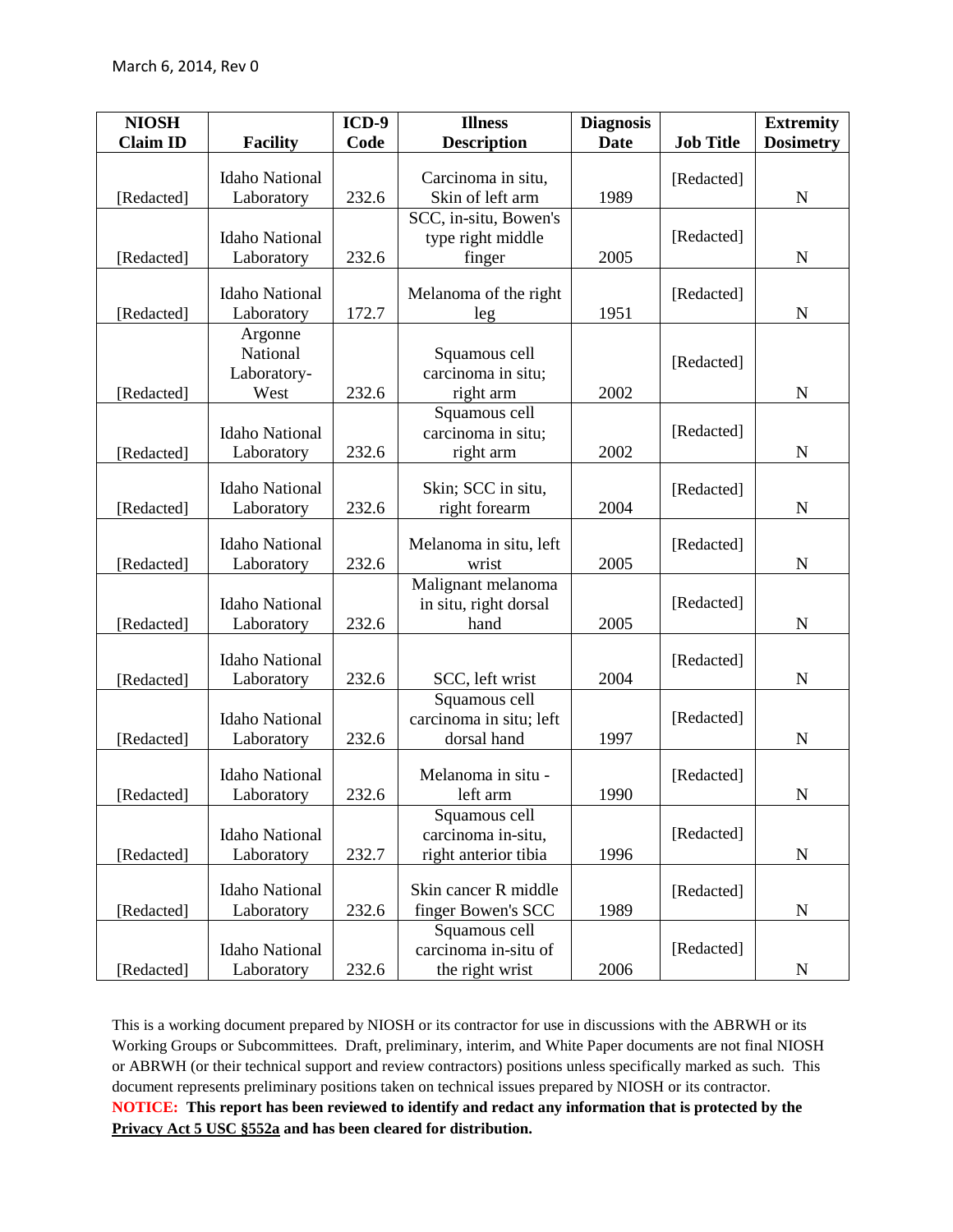| <b>NIOSH</b>    |                       | $ICD-9$ | <b>Illness</b>                                | <b>Diagnosis</b> |                  | <b>Extremity</b> |
|-----------------|-----------------------|---------|-----------------------------------------------|------------------|------------------|------------------|
| <b>Claim ID</b> | <b>Facility</b>       | Code    | <b>Description</b>                            | <b>Date</b>      | <b>Job Title</b> | <b>Dosimetry</b> |
|                 |                       |         |                                               |                  |                  |                  |
|                 | <b>Idaho National</b> |         | Acral melanoma, right                         |                  | [Redacted]       |                  |
| [Redacted]      | Laboratory            | 172.7   | foot                                          | 2003             |                  | $\mathbf N$      |
|                 | <b>Idaho National</b> |         | SCC, in situ, right                           |                  | [Redacted]       |                  |
| [Redacted]      | Laboratory            | 232.6   | dorsal hand                                   | 2012             |                  | $\mathbf N$      |
|                 |                       |         | Squamous cell                                 |                  |                  |                  |
|                 | <b>Idaho National</b> |         | carcinoma in-situ on                          |                  | [Redacted]       |                  |
| [Redacted]      | Laboratory            | 232.7   | the left lateral foot                         | 2008             |                  | $\mathbf N$      |
|                 |                       |         |                                               |                  |                  |                  |
|                 | <b>Idaho National</b> |         | Malignant Melanoma,                           |                  | [Redacted]       |                  |
| [Redacted]      | Laboratory            | 172.6   | Skin, Left Arm                                | 2003             |                  | $\mathbf N$      |
|                 | <b>Idaho National</b> |         |                                               |                  |                  |                  |
| [Redacted]      | Laboratory            | 232.6   | SCC, Bowen's in situ,<br>left forearm         | 2001             | [Redacted]       | N                |
|                 |                       |         | Squamous cell                                 |                  |                  |                  |
|                 | <b>Idaho National</b> |         | carcinoma in situ of                          |                  | [Redacted]       |                  |
| [Redacted]      | Laboratory            | 232.6   | the left hand                                 | 2002             |                  | $\mathbf N$      |
|                 |                       |         |                                               |                  |                  |                  |
|                 | <b>Idaho National</b> |         | In Situ Malignant                             |                  | [Redacted]       |                  |
| [Redacted]      | Laboratory            | 232.6   | Melanoma                                      | 2002             |                  | $\mathbf N$      |
|                 |                       |         | Squamous cell                                 |                  |                  |                  |
|                 | <b>Idaho National</b> |         | carcinoma in-                                 |                  | [Redacted]       |                  |
| [Redacted]      | Laboratory            | 232.6   | situ/right hand                               | 2009             |                  | $\mathbf N$      |
|                 |                       |         | Intraepithelial                               |                  |                  |                  |
|                 |                       |         | squamous cell                                 |                  |                  |                  |
|                 |                       |         | carcinoma of the left                         |                  | [Redacted]       |                  |
|                 |                       | 173.7   | ankle                                         |                  |                  |                  |
|                 | <b>Idaho National</b> |         |                                               |                  |                  |                  |
| [Redacted]      | Laboratory            |         |                                               | 2009             |                  | $\mathbf N$      |
|                 |                       |         | SCC, in situ, left                            |                  |                  |                  |
|                 | <b>Idaho National</b> |         | forearm (Bowen's                              |                  | [Redacted]       |                  |
| 55[Redacted]    | Laboratory            | 232.6   | disease)                                      | 2011             |                  | ${\bf N}$        |
|                 |                       |         | Squamous Cell                                 |                  |                  |                  |
|                 |                       |         | Carcinoma (SCC), in                           |                  |                  |                  |
|                 | <b>Idaho National</b> |         | situ of the right                             |                  | No data          |                  |
| [Redacted]      | Laboratory            | 232.6   | forearm                                       | 2005             | entered          | $\mathbf N$      |
|                 | <b>Idaho National</b> |         | SCC, in situ, of the<br>skin of the left hand |                  | [Redacted]       |                  |
| [Redacted]      | Laboratory            | 232.6   | (thenar eminence)                             | 1998             |                  | ${\bf N}$        |
|                 |                       |         | SCC, in situ,                                 |                  |                  |                  |
|                 |                       |         | (Bowen's Disease) of                          |                  |                  |                  |
|                 | <b>Idaho National</b> |         | the skin of the left                          |                  | [Redacted]       |                  |
| [Redacted]      | Laboratory            | 232.6   | thenar eminence                               | 2002             |                  | N                |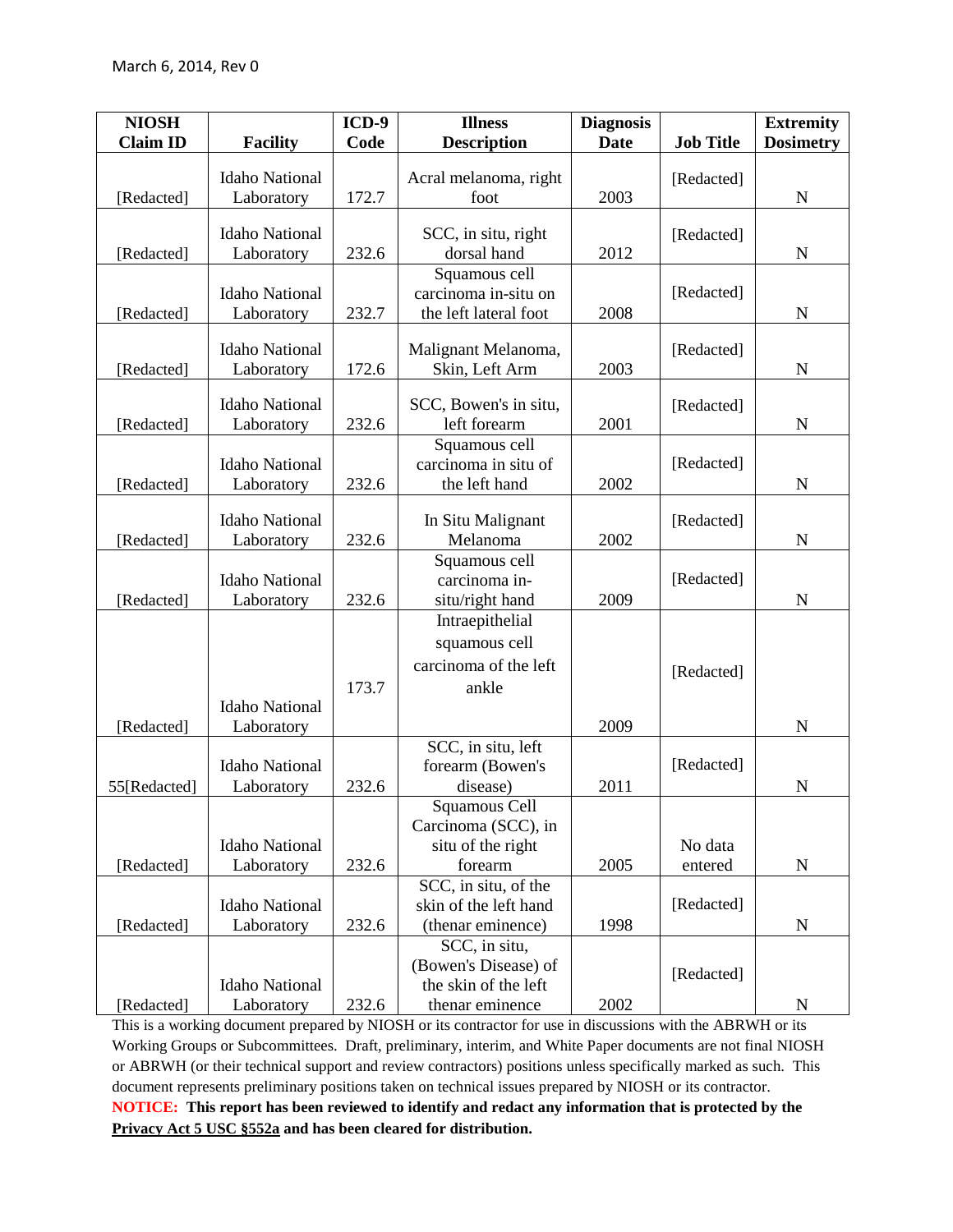| <b>NIOSH</b>    |                       | $ICD-9$ | <b>Illness</b>           | <b>Diagnosis</b> |                  | <b>Extremity</b> |
|-----------------|-----------------------|---------|--------------------------|------------------|------------------|------------------|
| <b>Claim ID</b> | <b>Facility</b>       | Code    | <b>Description</b>       | <b>Date</b>      | <b>Job Title</b> | <b>Dosimetry</b> |
|                 | <b>Idaho National</b> |         | SCC, in situ, right      |                  | No data          |                  |
| [Redacted]      | Laboratory            | 232.6   | dorsum hand              | 2008             | entered          | ${\bf N}$        |
|                 |                       |         |                          |                  |                  |                  |
|                 | <b>Idaho National</b> |         | Melanoma in-situ of      |                  | [Redacted]       |                  |
| [Redacted]      | Laboratory            | 172.6   | right elbow skin         | 2011             |                  | $\mathbf N$      |
|                 | Argonne               |         |                          |                  |                  |                  |
|                 | National              |         |                          |                  | [Redacted]       |                  |
|                 | Laboratory-           |         | Melanoma, in situ,       |                  |                  |                  |
| [Redacted]      | West                  | 172.6   | right elbow              | 2000             |                  | $\mathbf N$      |
|                 | <b>Idaho National</b> |         | Melanoma of the right    |                  | [Redacted]       | Y                |
| [Redacted]      | Laboratory            | 172.7   | shin                     | 2008             |                  | 1986-1988        |
|                 |                       |         | Squamous cell            |                  |                  |                  |
|                 | <b>Idaho National</b> |         | carcinoma (SCC), in      |                  | [Redacted]       |                  |
| [Redacted]      | Laboratory            | 232.6   | situ, right dorsal wrist | 2006             |                  | $\mathbf N$      |
|                 |                       |         |                          |                  |                  |                  |
|                 | <b>Idaho National</b> |         |                          |                  | [Redacted]       | $\mathbf Y$      |
| [Redacted]      | Laboratory            | 173.71  | BCC, right lower leg     | 2005             |                  | 2006-2011        |
|                 |                       |         | Squamous cell            |                  |                  |                  |
|                 | <b>Idaho National</b> |         | carcinoma (SCC) in-      |                  | [Redacted]       |                  |
| [Redacted]      | Laboratory            | 232.6   | situ right dorsal hand   | 2007             |                  | $\mathbf N$      |
|                 | <b>Idaho National</b> |         | Malignant melanoma       |                  | [Redacted]       |                  |
| [Redacted]      | Laboratory            | 172.6   | right lateral arm        | 2012             |                  | $\mathbf N$      |
|                 |                       |         |                          |                  |                  |                  |
|                 | <b>Idaho National</b> |         |                          |                  | [Redacted]       |                  |
| [Redacted]      | Laboratory            | 173.71  | BCC right shin           | 2011             |                  | ${\bf N}$        |
|                 |                       |         | Squamous cell            |                  |                  |                  |
|                 | <b>Idaho National</b> |         | carcinoma (SCC) in       |                  | [Redacted]       |                  |
| [Redacted]      | Laboratory            | 232.6   | situ right elbow         | 2006             |                  | ${\bf N}$        |
|                 | <b>Idaho National</b> |         | Melanoma left lateral    |                  | No data          |                  |
| [Redacted]      | Laboratory            | 172.7   | calf                     | 2008             | entered          | $\mathbf N$      |
|                 |                       |         | Squamous cell            |                  |                  |                  |
|                 | <b>Idaho National</b> |         | carcinoma in situ        |                  | [Redacted]       |                  |
| [Redacted]      | Laboratory            | 232.7   | medial left lower leg    | 2009             |                  | $\mathbf N$      |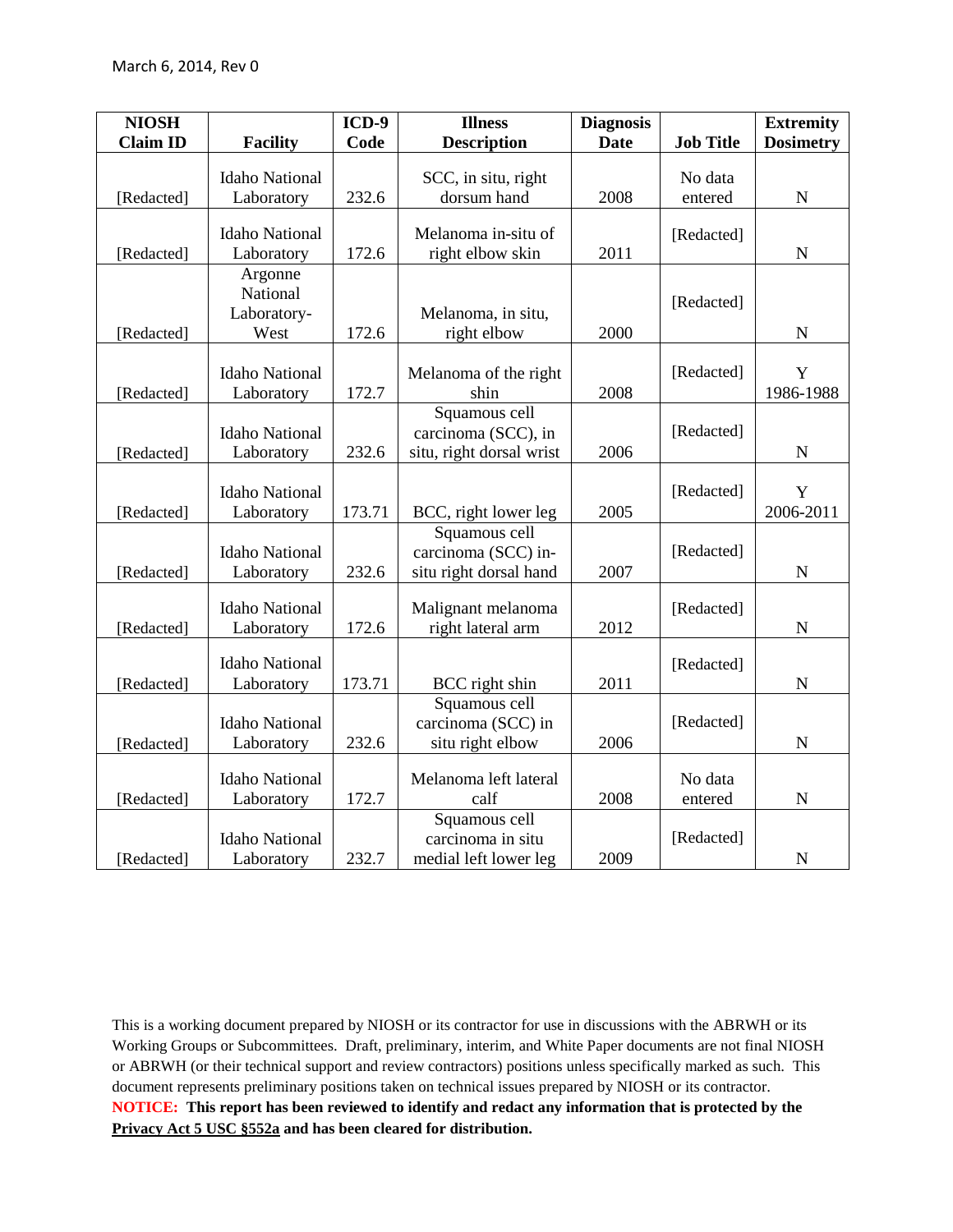| ICD-9  |                                             |
|--------|---------------------------------------------|
| Code   | <b>Description</b>                          |
| 172.6  | Malig melanoma arm                          |
| 172.7  | Malig melanoma leg                          |
|        | Unspecified malig neo skin lower limb, incl |
| 173.70 | hip                                         |
| 173.71 | BCC skin lower limb, incl hip               |
| 173.72 | SCC skin lower limb, incl hip               |
|        | Other specified malig neo skin lower limb,  |
| 173.79 | incl hip                                    |
| 232.6  | Ca in situ skin arm                         |
| 232.7  | Ca in situ skin leg                         |

The following ICD-9 codes were used in the database query:

For codes 172.6, 172.7, 232.6 and 232.7, cancers with specified locations that did not meet the definition of extremity (arm below the elbow and leg below the knee) were excluded.

The following comments regarding extremity exposures are from interviews appearing in SC&A's site profile review:

Multiple badges and extremity dosimetry have been in use since 1953. Multiple badges included dosimetry for extremities (e.g., finger rings), the upper trunk, the lower trunk, and any other location deemed necessary by RadCon personnel. "Routine" badges were worn in addition to the multiple dosimeters provided for a job. Workers wore their primary dosimeters customarily on their chest or at their belt level. In the case of multiple dosimeters, the highest dosimeter value was recorded as the dose of record. The results from all badges of a multiple pack were maintained in the individual's dosimetry file. The use of multiple badging was based on multiple high-level sources being present simultaneously in the work area, high-level point source with multiple workers, or other arrangements reflecting non-uniform fields.